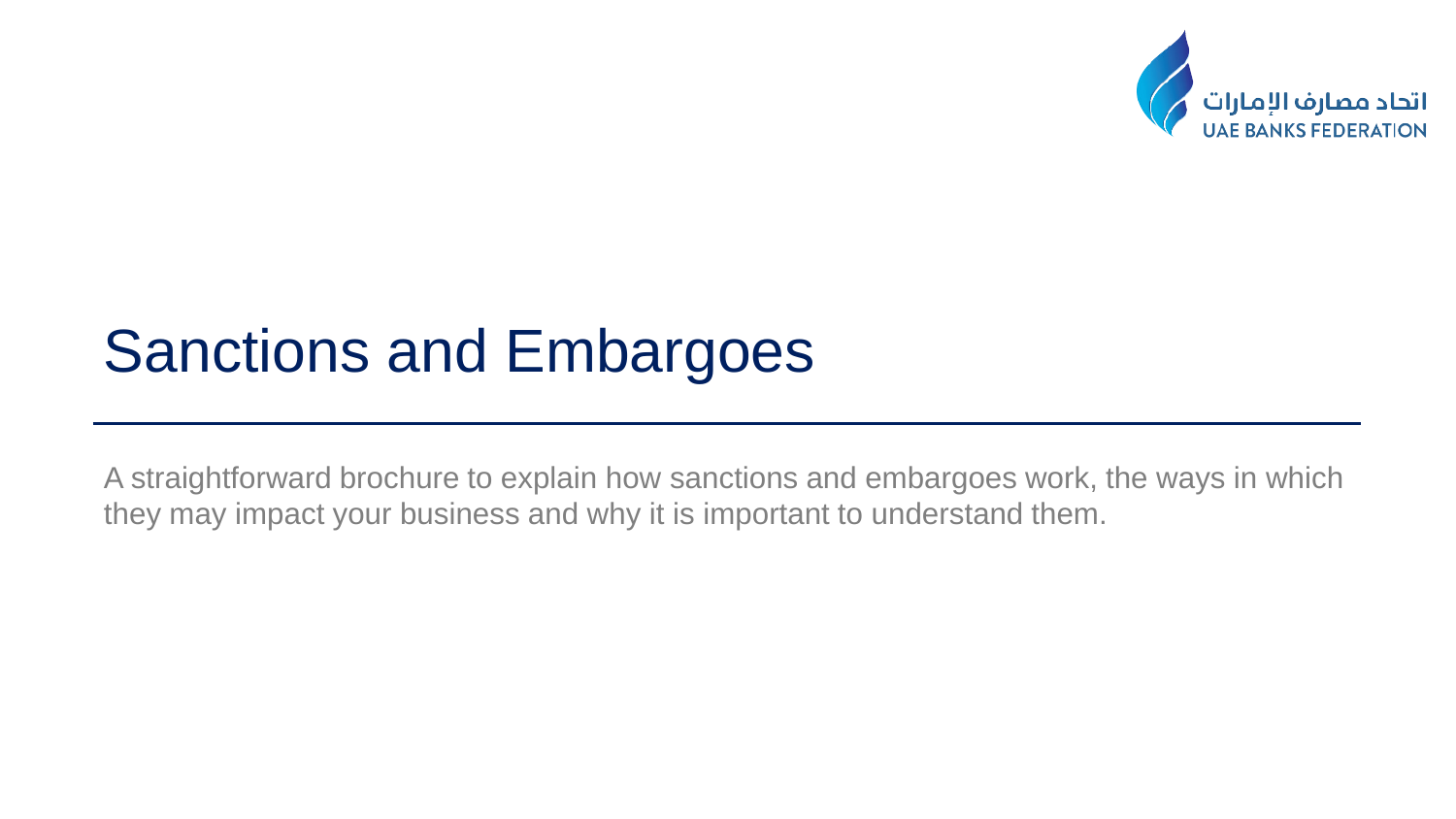

#### Complex Legislation – A Simple Explanation:

When you work in business, keeping on top of all the different rules and regulations can be hard work. So the bank does what it can to help its customers understand how these changes may potentially impact their business.

In this brochure you will find a straightforward summary of sanctions and embargoes – how they work, your obligations as a business and the potential penalties for non-compliance.

While most businesses will rarely be affected by sanctions and embargoes, the consequences for breaking the rules can be severe. So, we suggest that you study this brochure carefully and, if necessary, seek independent legal advice before entering into any agreements with international clients or their agents.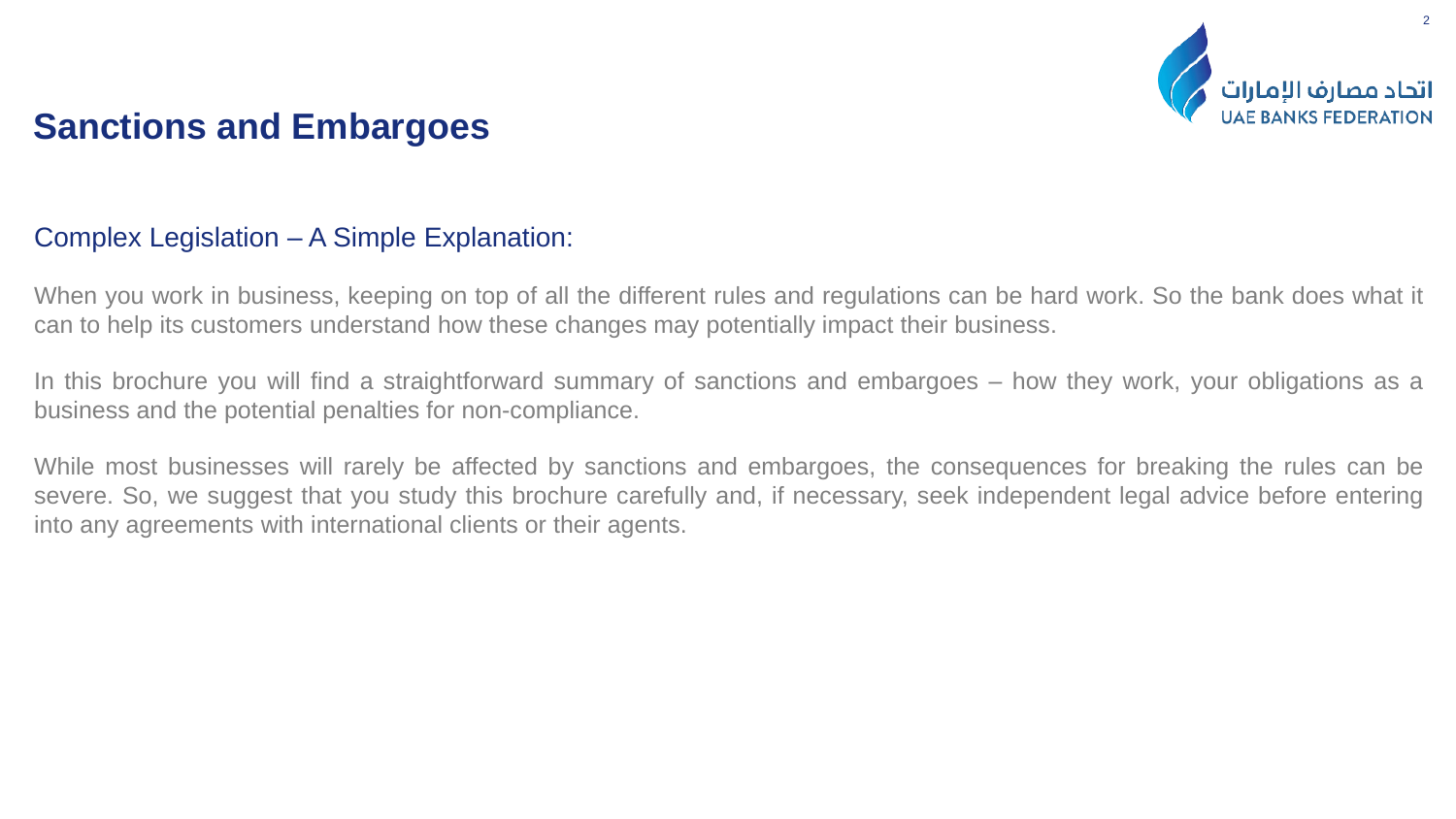

## What is a sanction?

A sanction is a restriction that is imposed on a country, a specific person, a legal entity or an organization. They are used by governments as a non-violent foreign policy tool to fight activities such as financial crime, human rights abuses, the sheltering of international criminals, nuclear weapons development and terrorism.

Sanctions affect financial institutions such as the banks (and their customers) because they place restrictions and controls on the movement of goods, services and money. We, and our customers, are legally bound to adhere to the sanctions imposed by relevant jurisdictions. Typical restrictions associated with sanctions include:

• Prohibiting the transfer of funds to and/or from a sanctioned country and/or Specifically Designated Nationals (SDN);

• Freezing the assets of a government, entity, individual or resident of a sanctioned country;

- Prohibiting particular types of activities;
- Imposing travel bans; and
- Other financial and diplomatic restrictions.

## What is an embargo?

An embargo is a unilateral or collective restriction on the import or export of goods, materials, capital or services into or from a specific country or group of countries. Embargoes are similar to sanctions and are legal barriers to trade.

We, and our customers, are legally bound to adhere to embargoes imposed by relevant jurisdictions.

#### What are the penalties for failing to comply with a sanction or embargo?

Infringements of sanctions or embargoes, or dealing with Specially Designated Nationals (SDNs), are regarded as serious offences with severe penalties to match, including seizure of goods, significant fines and even imprisonment.

On top of these penalties, your transactions and your business could be placed at risk. For example, your payments may be confiscated or your funds frozen, restricting your cash flow. You may also be subject to increased due diligence by regulators, financial institutions and counter parties on your future transactions and activities, or financial institutions will refuse to handle transactions on behalf of your company. Ultimately, it's highly likely that your business reputation will be significantly damaged.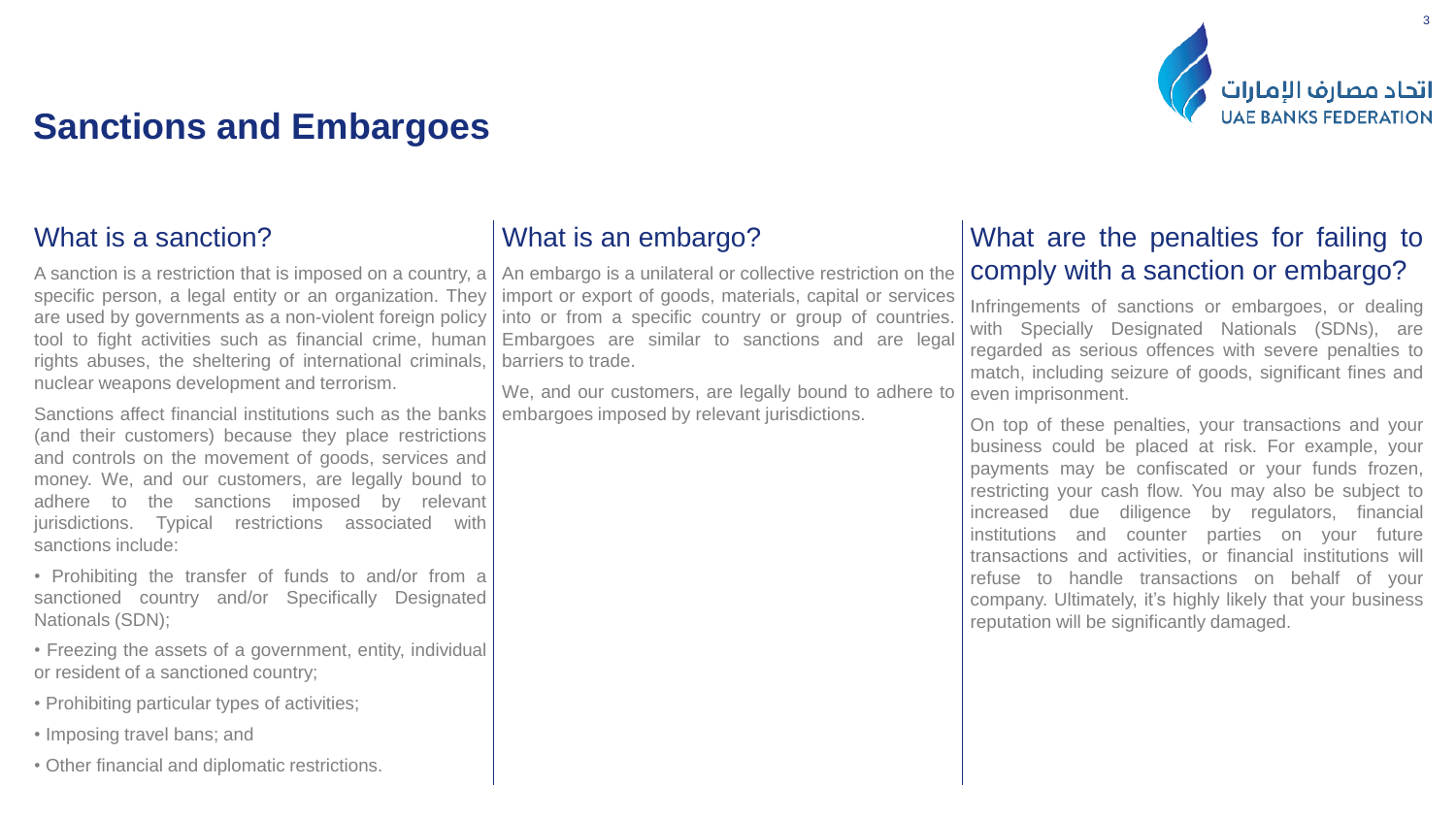

## What sort of transactions should I be The different types of sanctions:

**Multilateral** – These are sanctions adopted by more than one country against another country. They are usually issued by supranational bodies such as the United Nations Security Council (UNSC), the European Union or the Arab League; and

**Autonomous** – These are sanctions adopted by just one country against another country. They are usually issued by domestic government bodies such as the US Office of Foreign Assets Control (OFAC), US Bureau of Industry & Security (BIS) and Her Majesty's Treasury (HMT) in the UK.

Sanctions are not always imposed on an entire country; there are various forms of targeted sanctions, including SDNs.

## Specially Designated Nationals (SDNs):

SDNs can be individuals or entities (such as financial institutions, companies, shipping vessels, ports or airlines) and they can be located anywhere in the world.

Authorities designate SDNs for a number of reasons. They may be linked to human rights abuses, nuclear proliferation, terrorism, narcotics trafficking, transnational criminal organizations, or they may support sanctioned regimes.

In most cases, entities that are beneficially owned by or significantly linked to an SDN will also be considered an SDN.

wary of? If you or your business are involved in any of the following transactions, you may be at risk:

• You make a payment to someone, who is subject to sanctions or embargoes (SDN);

- You make a payment to someone in a sanctioned country, even if their account is located in a nonsanctioned country.
- The movement of funds or goods in your transaction involves a party that is subject to sanctions or embargoes (for example airlines, banks, shipping vessels and ports).
- Consider transhipment risks Certain sanctions effect the classification and treatment of goods even if they are just transiting through a country subject to sanctions e.g. goods transiting through Iran to a 3<sup>rd</sup> country destination would be treated as being of Iranian origin from a US sanctions compliance perspective.

4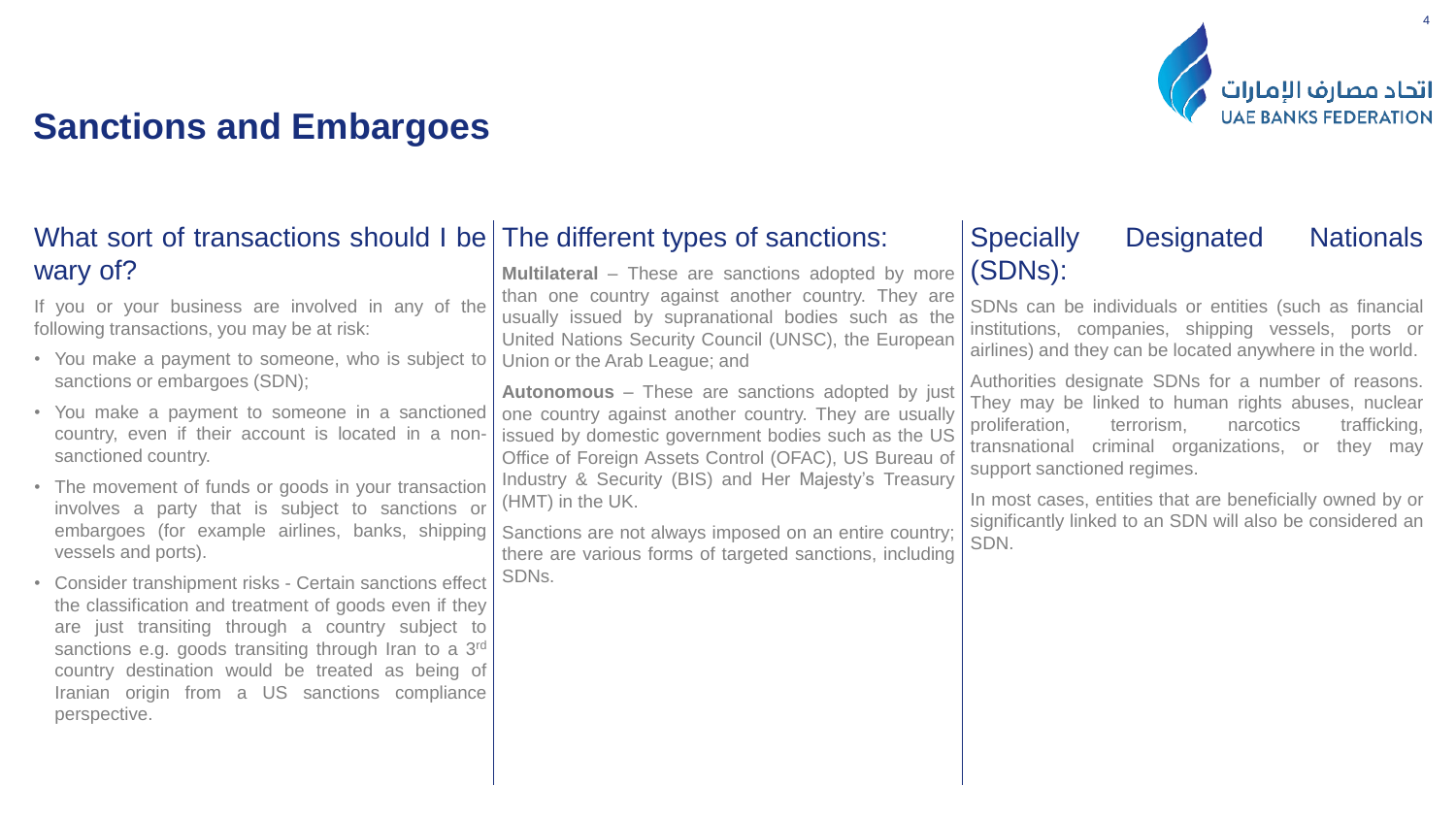

#### Goods and Services:

Common sanctioned goods and services range from weapons and rough diamonds to the provision of higher education in specific sciences. The sanctions cover the supply, sale, transfer, maintenance and provision of training in these goods or services, and include fund transfers related to their trade.

#### Arms embargoes:

Arms embargoes prohibit the trade of certain weaponry as well as products and technologies that may normally be used for civilian purposes but which have military applications (Dual Usage Goods). These items commonly require an export trade license.

#### Keeping up with changes:

The nature of sanctions and embargoes means that they are subject to frequent and sometimes sudden changes. They can be imposed at any time and by any country, international organization or supranational body. In general, the effect is immediate.

All financial institutions have a duty to ensure that they comply with applicable sanction and embargo regimes. Failing to do so could lead to significant regulatory enforcement action, fines, criminal charges in the UAE or elsewhere, and serious reputation damage.

That's why we, or our correspondent banks, may request certain information about the nature of your business transactions and activities, to determine whether you are complying with current sanction and embargo regimes.

**If you do not provide all of the information we request from you, we may not be able to complete your financial transaction and your relationship with our bank and the reputation with the wider financial community may be at risk.**

#### Circumvention:

Circumvention is the taking of specific action to avoid detection of the involvement of SDN or country subject to sanctions in a transaction. For example, this would include:

- Omitting or altering details in payment instruction
- Altering or misrepresenting the port of loading or port of discharge on a Bill of Lading or airports on an Airway Bill
- Routing of payment via an unconnected 3rd party with no apparent commercial involvement or interest in the transaction
- Providing fake or tampered documentation to support a transaction

All of the aforementioned would be seen as criminal/ fraudulent activity and an offence under Federal Laws.

**The bank, and our Correspondent Banks, assume an extremely firm stance if this activity is identified and will likely exit the client relationship, as well as, in most cases any other relationships with parties involved.**

**We, and also likely our Correspondent Banks, will also refuse to handle any further transactions involving such businesses.**